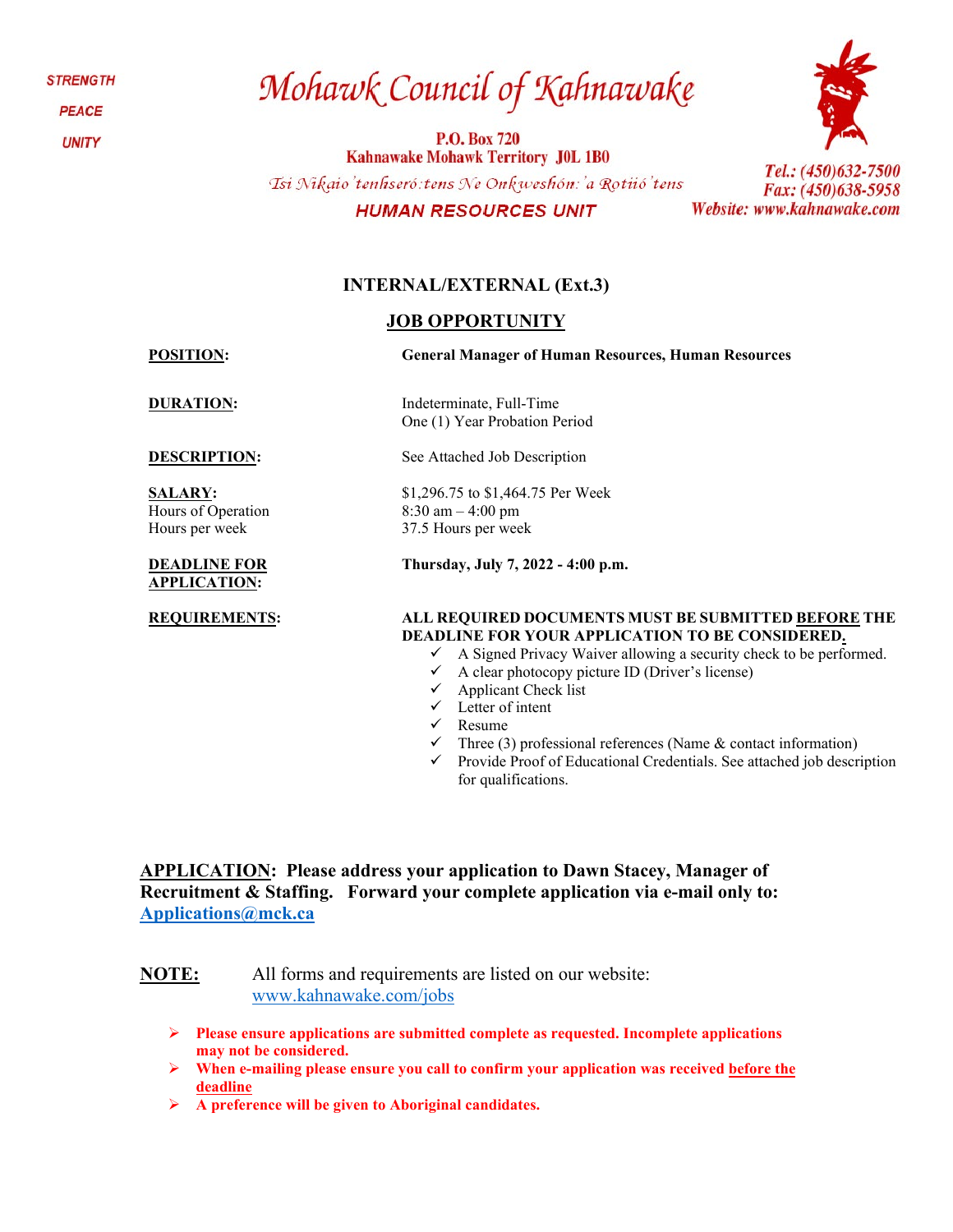Mohawk Council of Kahnawake

**P.O. Box 720** 

**Kahnawake Mohawk Territory J0L 1B0** 



Tsi Nikaio'tenhseró: tens Ne Onkweshón: 'a Rotiió'tens

**HUMAN RESOURCES UNIT** 

Tel.: (450)632-7500 Fax: (450)638-5958 Website: www.kahnawake.com

| <b>General Manager of Human Resources</b> |  |  |
|-------------------------------------------|--|--|
| Administration                            |  |  |
| Director of Human Resources               |  |  |
| TBD                                       |  |  |
|                                           |  |  |

#### **Purpose:**

In collaboration with the Director of HR and the GM of Human Resources Preparedness develops the HR Unit operating plans and is charged with executing the plan within the HR Unit. Manages the Unit's programs and services that effectively meet the organization's and employees' needs. This person is the main trustee of the HRIS and is ultimately responsible for its proper functioning and reliability of information. Ensures the operations are properly controlled and administered and has the necessary procedures and systems in place to ensure efficiency. This position provides senior advice, planning and support to the Director of HR and promotes quality and consistency in the delivery of HR services by monitoring service delivery, reporting results, identifying gaps, issues and solutions.

#### **Cultural Identity Attributes:**

Places great emphasis upon structure, stability, efficiency and results. The candidate takes pride in their coordination and organizational abilities. The candidate is highly committed and loyal to the organization. High importance is placed upon teamwork and service & sensitivity to clients. High regard is placed upon the long-term benefits gained through human resource development.

#### **Roles & Responsibilities:**

**To ensure the effective performance of the Human Resources operations based on the strategy and established goals & objectives.**

- Ensures that the MCK HR Team has appropriate, strategic and progressive staffing policies, procedures and practices in place to promote consistent and professional service delivery
- Prepares short and long-range planning for human resources operations and improvements to processes.
- Executes the operating plan, activities and strategies to meet the goals of the HR Unit
- Conducts solutions analysis & development
- Establishes global HR standards for the organization
- Oversees all projects within the HR operations
- Acts as immediate supervisor for all HR operations staff

**To ensure the unit consistently meets and exceeds standards and expectations through quality management, continuous improvement with a major emphasis on compliance and accountability.**

- Establishes operating and performance standards for HR operations
- Establishes and maintains a positive working relationship with Benefits, Compensation, Employee Relations, Payroll, Hiring and Staffing to identify and resolve outstanding process issues.
- Designs and implements systems and practices that will foster streamlined communication and decision-making
- Identifies gaps in skills and knowledge and options to address these gaps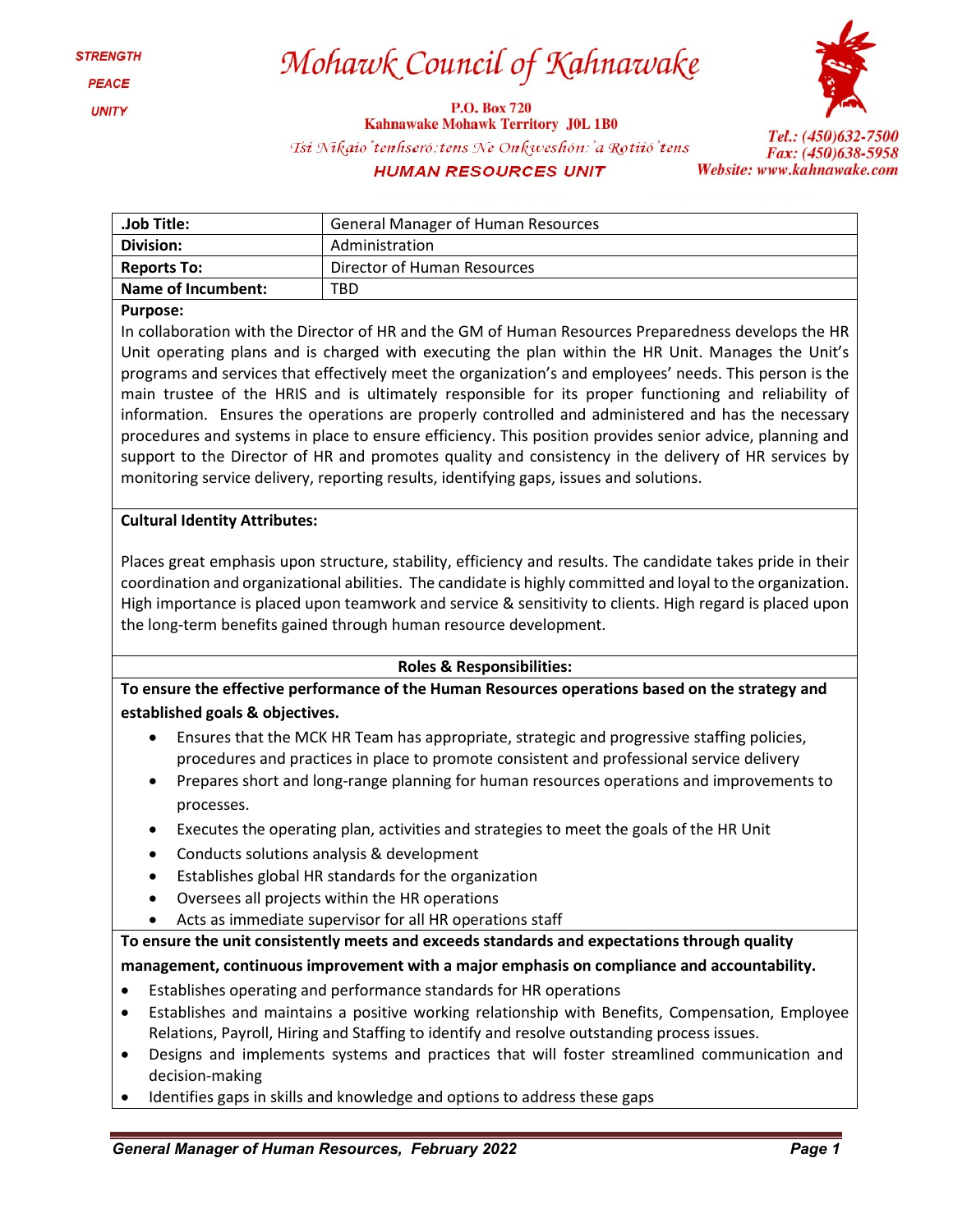## Mohawk Council of Kahnawake

P.O. Box 720 Kahnawake Mohawk Territory J0L 1B0 Tsi Nikaio'tenhseró: tens Ne Onkweshón: 'a Rotiió'tens **HUMAN RESOURCES UNIT** 



- HR Unit workforce planning in coordination with GM, Human Resources Preparedness
- Monitors, measures and evaluates the delivery of services to employees
- Controls the quality of activities and ensures the balance of efficiency versus effectiveness
- Develops the Health and Safety program as related to human resources

#### **Ensures efficient and accurate operations of the Human Resources Unit by:**

- Meeting organizational and client human resource needs through management of HR operational functions on a continuous basis
- Managing budgets, staff, operational plan development, HR policy implementation, resources and records management
- Establishing and recommending change to policies which affect the department.
- Facilitates the implementation of the operational stages of HRIS by ensuring support, advice and guidance is available for staff.
- Ensures that communication announcements relating to any Human Resources updates that effect employees are delivered in a timely manner
- Provides pro-active professional support and guidance to HR staff
- Providing all administrative approvals
- Taking charge in high-priority crises
- Facilitating the resolution of issues within the operations

*The statements herein reflect general details to describe the principle functions for this job and should not be considered an all-inclusive listing of work requirements. Individuals may perform other duties or be assigned projects associated with these responsibilities as directed by their immediate supervisor***.**

#### **Decision Making Authority:**

- Determines the HR Unit budget requirements, its preparation and management;
- Decisions regarding the management of internal/external reporting requirements;
- Decides upon customer service standards;
- Decides on efficiency expectations and operational and administrative standards;
- Decides on the needs and management of business processes;
- Decides on HR operational policy needs;
- Decides on measures to be taken to improve the general delivery of service to clients by addressing and developing solutions to specific problem areas
- Sets HR operations competency and capacity requirements;
- Decides on operational needs, activities and plans;
- Decides on final approvals for HR operations;
- Decides on performance and objective requirements for direct reports.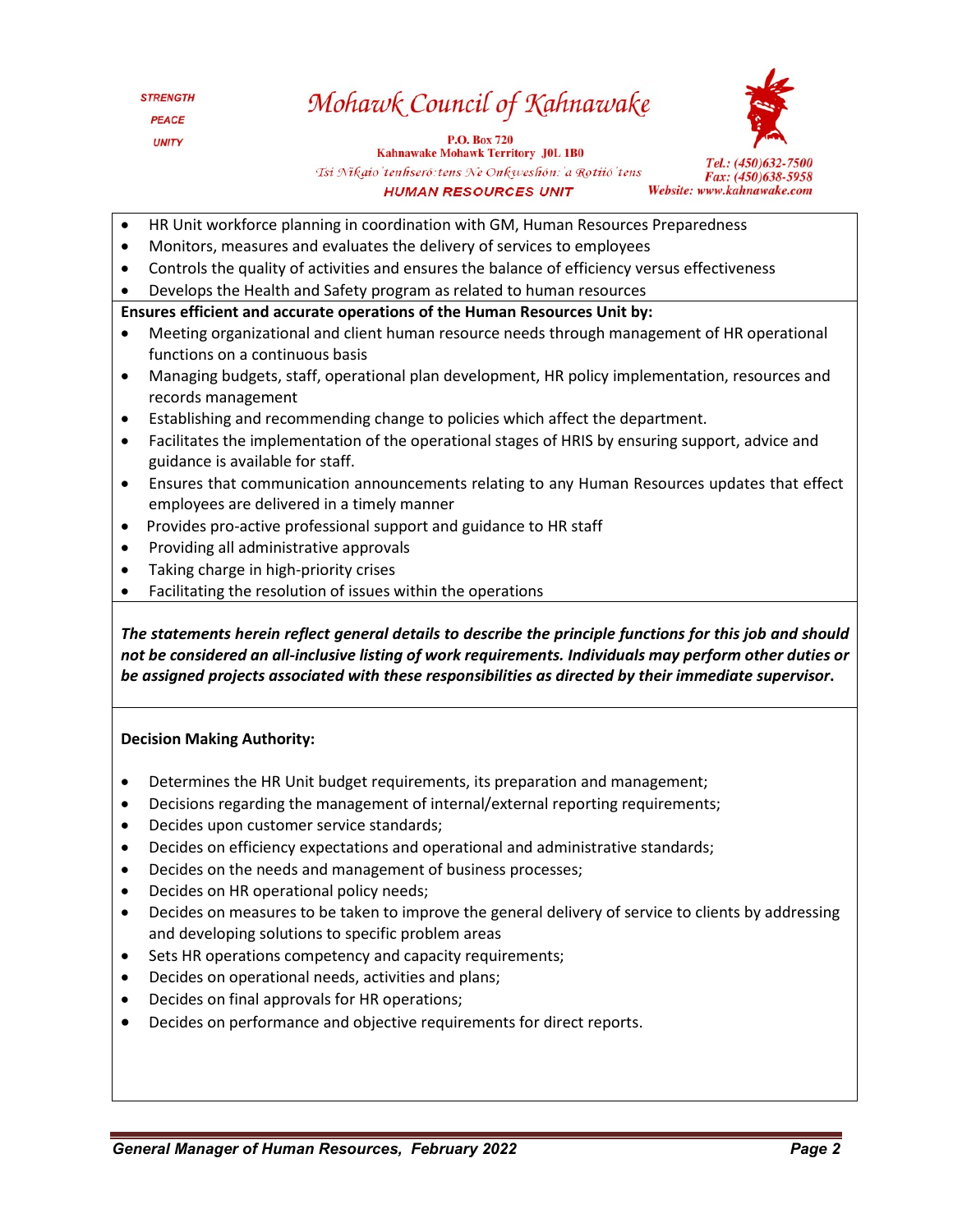### Mohawk Council of Kahnawake

P.O. Box 720 Kahnawake Mohawk Territory J0L 1B0 Tsi Nikaio'tenhseró: tens Ne Onkweshón: 'a Rotiió'tens **HUMAN RESOURCES UNIT** 



Fax: (450)638-5958 Website: www.kahnawake.com

#### **Accountability:**

- The achievement and alignment of HR Unit goals & objectives;
- The development and management of HR processes, resources and tools;
- The proper application of HR policy;
- The accurate and timely submission of internal/external reporting requirements;
- The performance of HR operations;
- Ensures the Unit consistently meets and exceeds standards and expectations through quality management.
- Ensures the continuous improvement of the organization;
- Conducting business with internal and external clients in a tactful, discrete and courteous manner;
- Maintaining confidentiality;
- Adhering to the MCK Administration Manual-Personnel Policy and Kanien'kéha Language Initiatives.

#### **Specific Skill Sets:**

- Knowledge of the Mohawk Council of Kahnawake's Human Resources and Administration Manual-Personnel Policy, procedures and office operations;
- Comprehensive knowledge of personnel management theories, strategies, techniques and their applications;
- The ability to handle competing priorities, think independently and analytically and determine best methods to achieve desired ends, using available resources in the most effective way.
- Comprehensive knowledge of hiring, salary & benefits, performance management, job evaluation and training systems and processes;
- Strong analytical and research skills.
- Strong leadership, facilitation and supervisory skills.
- Knowledge of external programs and available resources.
- Business networking ability;
- Team management, project management, research, motivational, facilitation, co-ordination, and budget management skills;
- Critical thinking & problem solving;
- Sound judgment & decision making;
- Interpersonal skills;
- Ability to work under pressure and stress;
- Sound knowledge of databases, Word, Excel and the ability to learn various computer programs;
- Strong oral and written communication skills
- Strong ethical standards
- Sound judgment.
- Ability to work constructively with others to resolve process issues
- Strong organizational and planning skills.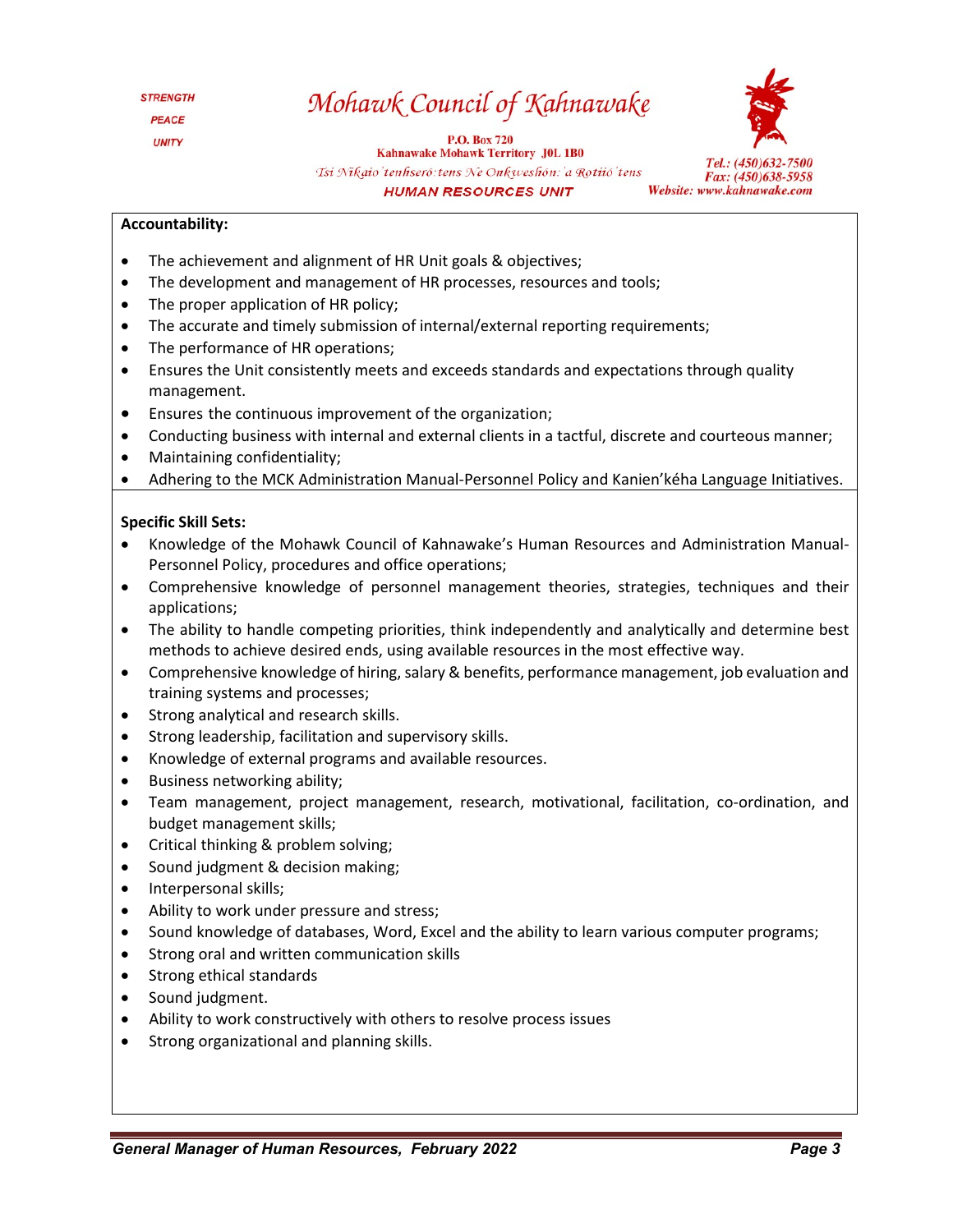### Mohawk Council of Kahnawake

**P.O. Box 720** 

**Kahnawake Mohawk Territory J0L 1B0** Tsi Nikaio'tenhseró: tens Ne Onkweshón: 'a Rotiió'tens **HUMAN RESOURCES UNIT** 



#### **Working Environment:**

- Five-day workweek and normal office environment;
- Occasional overtime may be required to meet needs and Human Resources workload;
- Considerable stress and productivity pressure associated with managing personnel related issues and in often-sensitive issues;
- A major challenge for this position is to ensure consistency in the quality and level of service and advice provided.

#### **Education & Experience:**

- $\triangleright$  Bachelor's Degree in Business Administration majoring in Human Resources Management, plus one (1) years relevant experience
- OR
- $\triangleright$  DEC or Certificate in Human Resources Management, plus three (3) years relevant experience; OR
- $\triangleright$  High School Diploma, plus five (5) years relevant experience with relative training in Human Resources.

#### **Competencies:**

| Self-<br><b>Management</b> | <b>Client &amp; Team</b><br><b>Relations</b> | Quality<br><b>Decision</b><br><b>Making</b> | Professional<br>Capacity     | <b>Communication</b> |  |
|----------------------------|----------------------------------------------|---------------------------------------------|------------------------------|----------------------|--|
| Mastery                    | Intermediate                                 | Mastery                                     | Mastery                      | Mastery              |  |
| <b>Adaptability</b>        | <b>Planning and</b><br>Organizing            | Leadership                                  | Language &<br><b>Culture</b> |                      |  |
| Mastery                    | Mastery                                      | Mastery                                     | Core                         |                      |  |

#### **Commitment Statement:**

I serve my community with its best interest in mind by supporting and encouraging creative, critical and resourceful thinking, accepting and nurturing new ideas and approaches and demonstrating my dedication and integrity through my efforts, actions, and words. I am part of a team that is empowered to take initiative in an interactive working environment.

| Signatures: |  |
|-------------|--|
|             |  |
|             |  |
|             |  |
|             |  |